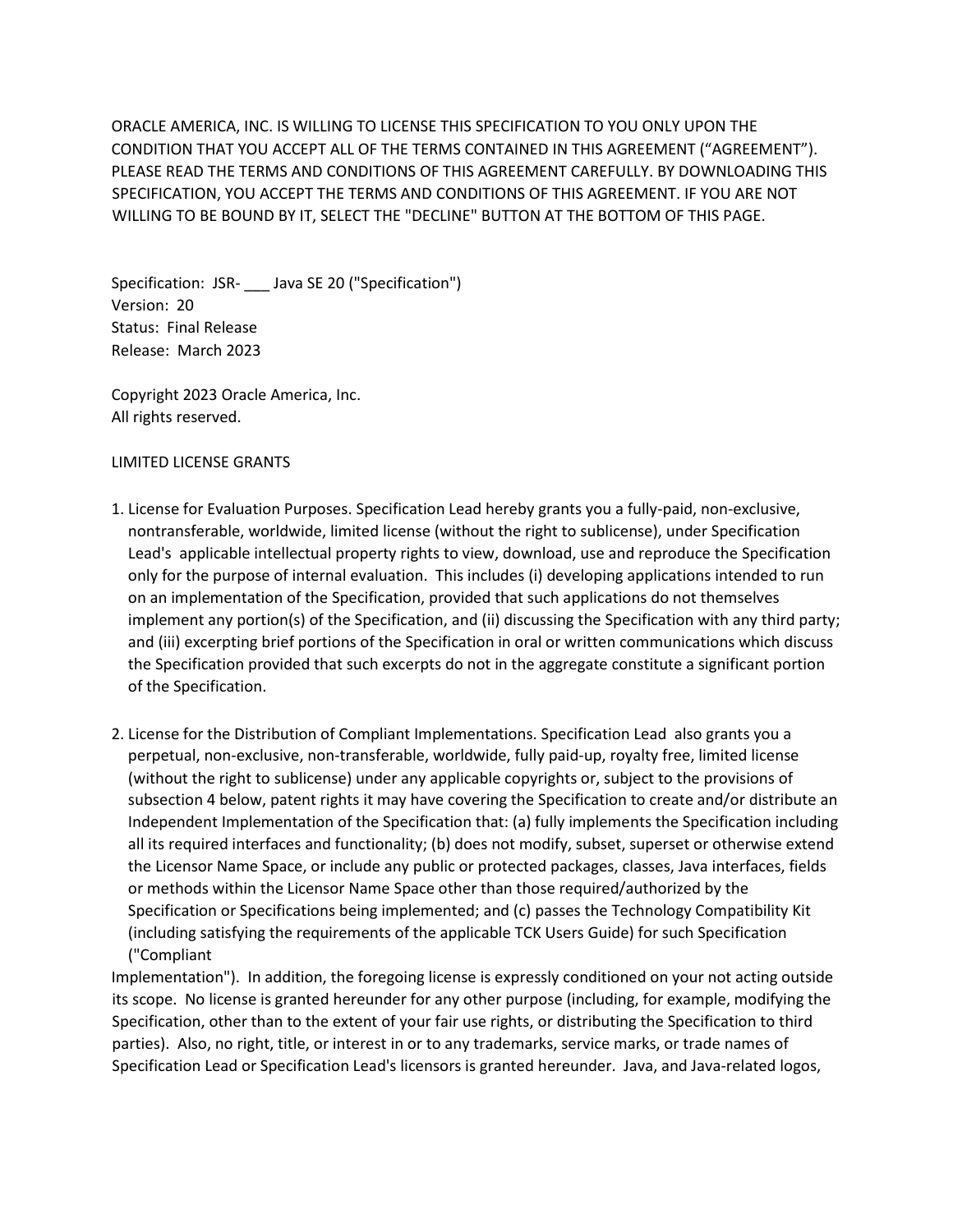marks and names are trademarks or registered trademarks of Oracle America, Inc. in the U.S. and other countries.

3. Pass-through Conditions. You need not include limitations (a)-(c) from the previous paragraph or any other particular "pass through" requirements in any license You grant concerning the use of your Independent Implementation or products derived from it. However, except with respect to Independent Implementations (and products derived from them) that satisfy limitations (a)-(c) from the previous paragraph, You may neither: (a) grant or otherwise pass through to your licensees any licenses under Specification Lead's applicable intellectual property rights; nor (b) authorize your licensees to make any claims concerning their implementation's compliance with the Specification in question.

4. Reciprocity Concerning Patent Licenses.

a. With respect to any patent claims covered by the license granted under subparagraph 2 above that would be infringed by all technically feasible implementations of the Specification, such license is conditioned upon your offering on fair, reasonable and non-discriminatory terms, to any party seeking it from You, a perpetual, non-exclusive, non-transferable, worldwide license under Your patent rights which are or would be infringed by all technically feasible implementations of the Specification to develop, distribute and use a Compliant Implementation.

b. With respect to any patent claims owned by Specification Lead and covered by the license granted under subparagraph 2, whether or not their infringement can be avoided in a technically feasible manner when implementing the Specification, such license shall terminate with respect to such claims if You initiate a claim against Specification Lead that it has, in the course of performing its responsibilities as the Specification Lead, induced any other entity to infringe Your patent rights.

- c. Also with respect to any patent claims owned by Specification Lead and covered by the license granted under subparagraph 2 above, where the infringement of such claims can be avoided in a technically feasible manner when implementing the Specification such license, with respect to such claims, shall terminate if You initiate a claim against Specification Lead that its making, having made, using, offering to sell, selling or importing a Compliant Implementation infringes Your patent rights.
- 5. Definitions. For the purposes of this Agreement: "Independent Implementation" shall mean an implementation of the Specification that neither derives from any of Specification Lead's source code or binary code materials nor, except with an appropriate and separate license from Specification Lead, includes any of Specification Lead's source code or binary code materials; "Licensor Name Space" shall mean the public class or interface declarations whose names begin with "java", "javax", "com.oracle", "com.sun" or their equivalents in any subsequent naming convention adopted by Oracle America, Inc. through the Java Community Process, or any recognized successors or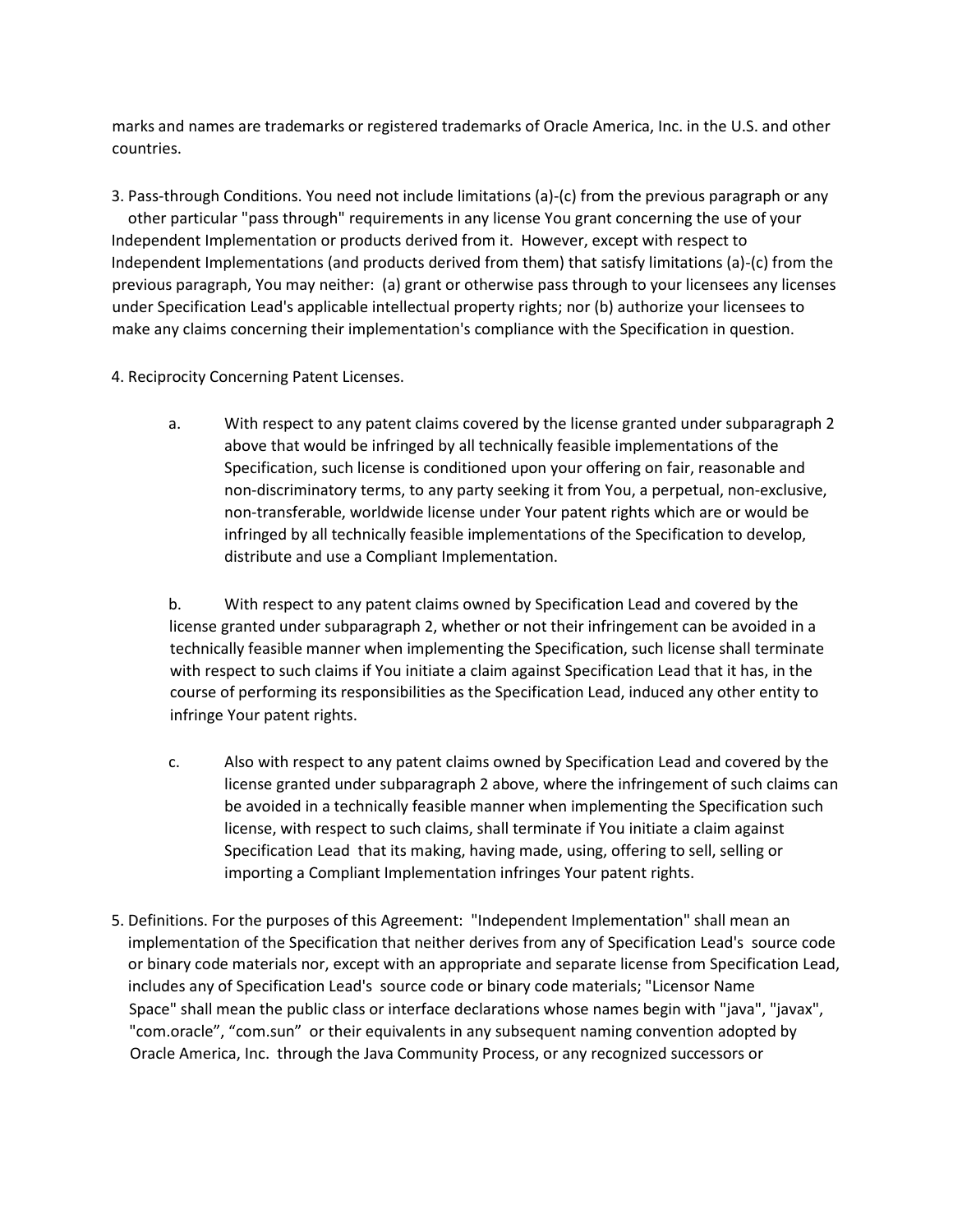replacements thereof; and "Technology Compatibility Kit" or "TCK" shall mean the test suite and accompanying TCK User's Guide provided by Specification Lead which corresponds to the Specification and that was available either (i) from Specification Lead 120 days before the first release of Your Independent Implementation that allows its use for commercial purposes, or (ii) more recently than 120 days from such release but against which You elect to test Your implementation of the Specification.

This Agreement will terminate immediately without notice from Specification Lead if you breach the Agreement or act outside the scope of the licenses granted above.

# DISCLAIMER OF WARRANTIES

THE SPECIFICATION IS PROVIDED "AS IS". SPECIFICATION LEAD MAKES NO REPRESENTATIONS OR WARRANTIES, EITHER EXPRESS OR IMPLIED, INCLUDING BUT NOT LIMITED TO, WARRANTIES OF MERCHANTABILITY, FITNESS FOR A PARTICULAR PURPOSE, NON-INFRINGEMENT (INCLUDING AS A CONSEQUENCE OF ANY PRACTICE OR IMPLEMENTATION OF THE SPECIFICATION), OR THAT THE CONTENTS OF THE SPECIFICATION ARE SUITABLE FOR ANY PURPOSE. This document does not represent any commitment to release or implement any portion of the Specification in any product. In addition, the Specification could include technical inaccuracies or typographical errors.

# LIMITATION OF LIABILITY

TO THE EXTENT NOT PROHIBITED BY LAW, IN NO EVENT WILL SPECIFICATION LEAD OR ITS LICENSORS BE LIABLE FOR ANY DAMAGES, INCLUDING WITHOUT LIMITATION, LOST REVENUE, PROFITS OR DATA, OR FOR SPECIAL, INDIRECT, CONSEQUENTIAL, INCIDENTAL OR PUNITIVE DAMAGES, HOWEVER CAUSED AND REGARDLESS OF THE THEORY OF LIABILITY, ARISING OUT OF OR RELATED IN ANY WAY TO YOUR HAVING, IMPLEMENTING OR OTHERWISE USING THE SPECIFICATION, EVEN IF SPECIFICATION LEAD AND/OR ITS LICENSORS HAVE BEEN ADVISED OF THE POSSIBILITY OF SUCH DAMAGES. You will indemnify, hold harmless, and defend Specification Lead and its licensors from any claims arising or resulting from: (i) your use of the Specification; (ii) the use or distribution of your Java application, applet and/or implementation; and/or (iii) any claims that later versions or releases of any Specification furnished to you are incompatible with the Specification provided to you under this license.

### RESTRICTED RIGHTS LEGEND

U.S. Government: If this Specification is being acquired by or on behalf of the U.S. Government or by a U.S. Government prime contractor or subcontractor (at any tier), then the Government's rights in the Software and accompanying documentation shall be only as set forth in this license; this is in accordance with 48 C.F.R. 227.7201 through 227.7202-4 (for Department of Defense (DoD) acquisitions) and with 48 C.F.R. 2.101 and 12.212 (for non-DoD acquisitions).

REPORT